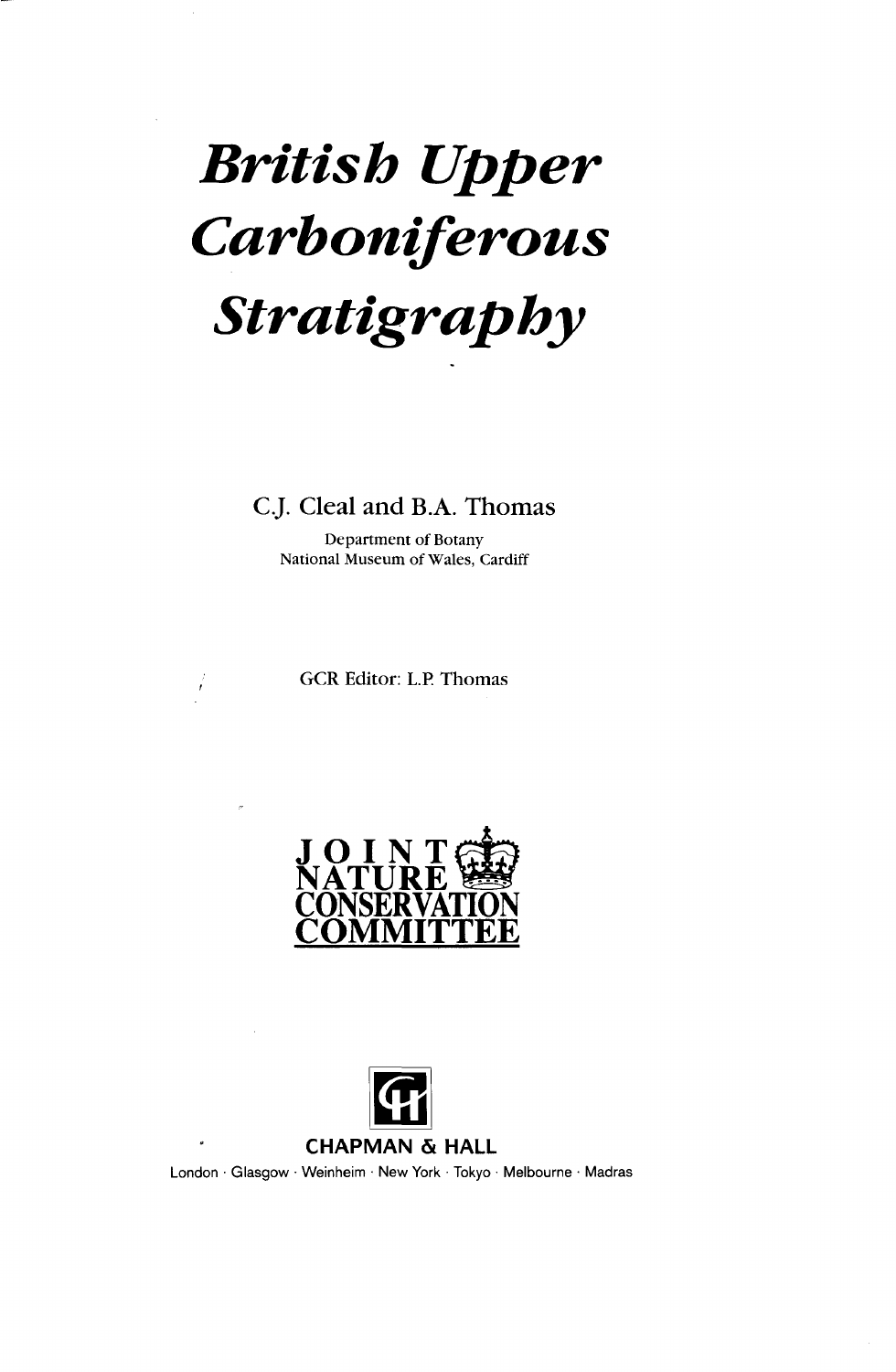# *Contents*

| Access to the countryside<br>Preface<br>Introduction and general background<br>1<br>$\overline{2}$<br><b>International stage stratotypes</b><br><b>Gill Beck</b><br><b>Blake Brook</b><br><b>River Darwen</b><br>Park Clough<br>Orchard Farm<br>Little Don<br>Duckmanton Railway Cutting<br>Doe Lea<br><b>Culm Trough</b><br>3<br><b>Crackington Coast</b><br><b>Bonhay Road Cutting</b><br><b>Bickleigh Wood Quarry</b><br><b>Clovelly Coast</b><br><b>Abbotsham Coast</b><br><b>Bude Coast</b><br>Shipload Bay<br><b>South Wales</b><br>4<br>Tenby-Saundersfoot Coast<br><b>Marros Sands</b><br><b>Amroth Coast</b><br>Nolton Haven<br><b>Barland Common</b><br>Vale of Neath<br><b>Smarts Quarry</b><br>Lower House Stream Section<br>Cwm Gwrelych-Nant Llyn Fach<br>Nant Llech<br>Cwm Twrch | x   |
|-------------------------------------------------------------------------------------------------------------------------------------------------------------------------------------------------------------------------------------------------------------------------------------------------------------------------------------------------------------------------------------------------------------------------------------------------------------------------------------------------------------------------------------------------------------------------------------------------------------------------------------------------------------------------------------------------------------------------------------------------------------------------------------------------|-----|
|                                                                                                                                                                                                                                                                                                                                                                                                                                                                                                                                                                                                                                                                                                                                                                                                 | хi  |
|                                                                                                                                                                                                                                                                                                                                                                                                                                                                                                                                                                                                                                                                                                                                                                                                 | xii |
|                                                                                                                                                                                                                                                                                                                                                                                                                                                                                                                                                                                                                                                                                                                                                                                                 |     |
|                                                                                                                                                                                                                                                                                                                                                                                                                                                                                                                                                                                                                                                                                                                                                                                                 | 1   |
|                                                                                                                                                                                                                                                                                                                                                                                                                                                                                                                                                                                                                                                                                                                                                                                                 | 15  |
|                                                                                                                                                                                                                                                                                                                                                                                                                                                                                                                                                                                                                                                                                                                                                                                                 | 19  |
|                                                                                                                                                                                                                                                                                                                                                                                                                                                                                                                                                                                                                                                                                                                                                                                                 | 22  |
|                                                                                                                                                                                                                                                                                                                                                                                                                                                                                                                                                                                                                                                                                                                                                                                                 | 24  |
|                                                                                                                                                                                                                                                                                                                                                                                                                                                                                                                                                                                                                                                                                                                                                                                                 | 27  |
|                                                                                                                                                                                                                                                                                                                                                                                                                                                                                                                                                                                                                                                                                                                                                                                                 | 29  |
|                                                                                                                                                                                                                                                                                                                                                                                                                                                                                                                                                                                                                                                                                                                                                                                                 | 31  |
|                                                                                                                                                                                                                                                                                                                                                                                                                                                                                                                                                                                                                                                                                                                                                                                                 | 33  |
|                                                                                                                                                                                                                                                                                                                                                                                                                                                                                                                                                                                                                                                                                                                                                                                                 | 34  |
|                                                                                                                                                                                                                                                                                                                                                                                                                                                                                                                                                                                                                                                                                                                                                                                                 | 37  |
|                                                                                                                                                                                                                                                                                                                                                                                                                                                                                                                                                                                                                                                                                                                                                                                                 |     |
|                                                                                                                                                                                                                                                                                                                                                                                                                                                                                                                                                                                                                                                                                                                                                                                                 | 41  |
|                                                                                                                                                                                                                                                                                                                                                                                                                                                                                                                                                                                                                                                                                                                                                                                                 | 44  |
|                                                                                                                                                                                                                                                                                                                                                                                                                                                                                                                                                                                                                                                                                                                                                                                                 | 45  |
|                                                                                                                                                                                                                                                                                                                                                                                                                                                                                                                                                                                                                                                                                                                                                                                                 | 46  |
|                                                                                                                                                                                                                                                                                                                                                                                                                                                                                                                                                                                                                                                                                                                                                                                                 | 48  |
|                                                                                                                                                                                                                                                                                                                                                                                                                                                                                                                                                                                                                                                                                                                                                                                                 | 52  |
|                                                                                                                                                                                                                                                                                                                                                                                                                                                                                                                                                                                                                                                                                                                                                                                                 | 55  |
|                                                                                                                                                                                                                                                                                                                                                                                                                                                                                                                                                                                                                                                                                                                                                                                                 | 57  |
|                                                                                                                                                                                                                                                                                                                                                                                                                                                                                                                                                                                                                                                                                                                                                                                                 | 65  |
|                                                                                                                                                                                                                                                                                                                                                                                                                                                                                                                                                                                                                                                                                                                                                                                                 | 70  |
|                                                                                                                                                                                                                                                                                                                                                                                                                                                                                                                                                                                                                                                                                                                                                                                                 | 72  |
|                                                                                                                                                                                                                                                                                                                                                                                                                                                                                                                                                                                                                                                                                                                                                                                                 | 76  |
|                                                                                                                                                                                                                                                                                                                                                                                                                                                                                                                                                                                                                                                                                                                                                                                                 | 78  |
|                                                                                                                                                                                                                                                                                                                                                                                                                                                                                                                                                                                                                                                                                                                                                                                                 | 79  |
|                                                                                                                                                                                                                                                                                                                                                                                                                                                                                                                                                                                                                                                                                                                                                                                                 | 82  |
|                                                                                                                                                                                                                                                                                                                                                                                                                                                                                                                                                                                                                                                                                                                                                                                                 | 83  |
|                                                                                                                                                                                                                                                                                                                                                                                                                                                                                                                                                                                                                                                                                                                                                                                                 | 83  |
|                                                                                                                                                                                                                                                                                                                                                                                                                                                                                                                                                                                                                                                                                                                                                                                                 | 89  |
|                                                                                                                                                                                                                                                                                                                                                                                                                                                                                                                                                                                                                                                                                                                                                                                                 | 91  |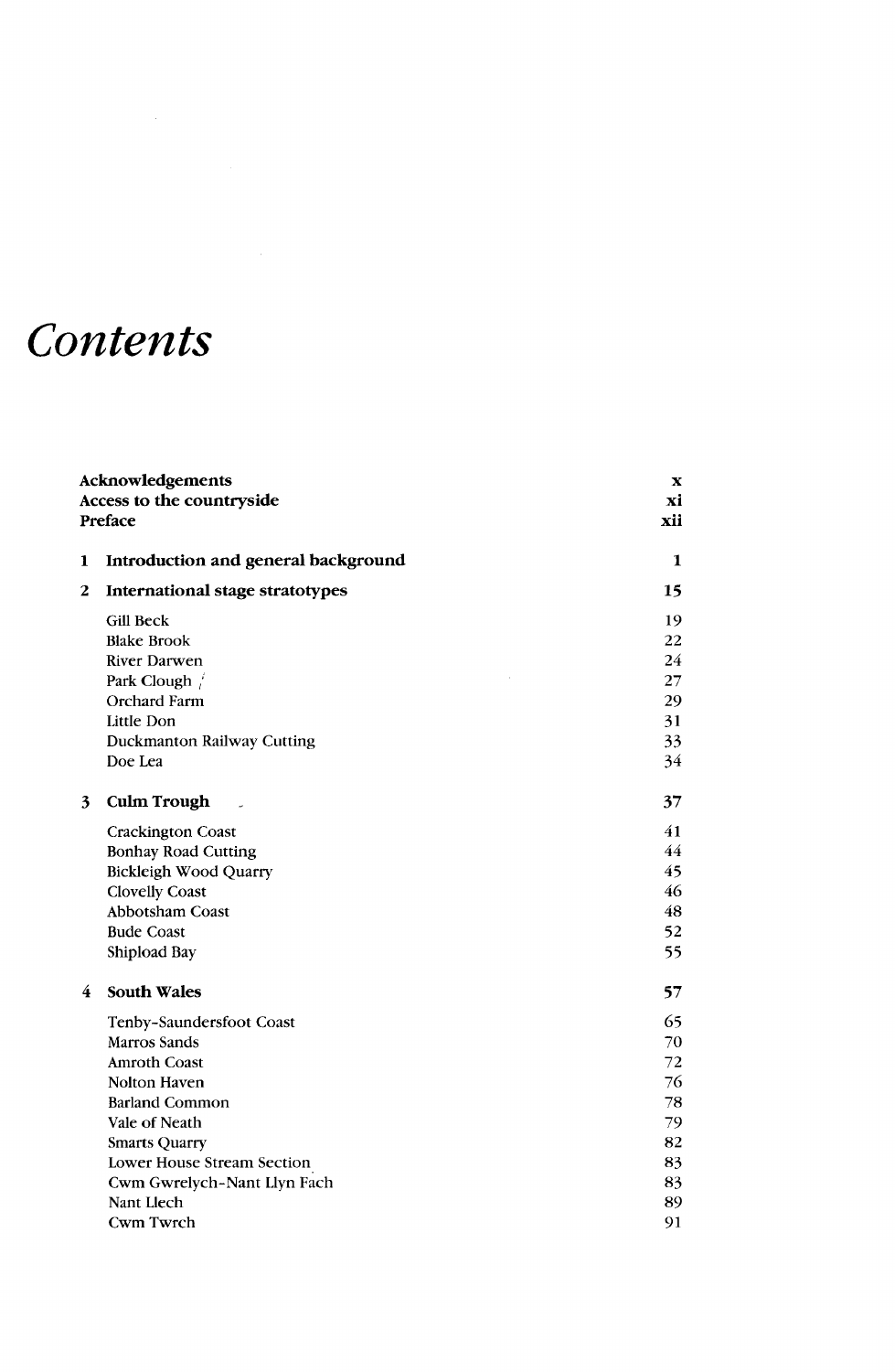#### *Contents*

 $\sim$   $\sim$ 

 $\sim 10^{-1}$ 

|   | Earlswood Road Cutting and Ferryboat Inn Quarry | 92  |
|---|-------------------------------------------------|-----|
|   | Blaenrhondda Road Cutting                       | 94  |
|   | <b>Trehir Quarry</b>                            | 95  |
|   | <b>Penllergaer Railway Cutting</b>              | 96  |
|   | <b>Llammarch Dingle</b>                         | 97  |
|   | <b>Brynmawr Road Cutting</b>                    | 98  |
|   | Wern Ddu                                        | 100 |
|   | Coed-y-Darren                                   | 105 |
| 5 | Forest of Dean and Severn coalfields            | 109 |
|   | <b>Meezy Hurst</b>                              | 115 |
|   | Puddlebrook Quarry                              | 117 |
|   | Oakenhill Railway Cutting                       | 118 |
|   | <b>Portishead Pier</b>                          | 119 |
| 6 | <b>Bristol-Somerset Basin</b>                   | 121 |
|   | Cattybrook Claypit                              | 126 |
|   | <b>Bickley Wood</b>                             | 127 |
|   | Winterbourne Railway Cutting                    | 129 |
| 7 | <b>English Midlands</b>                         | 131 |
|   | Cornbrook Dingle                                | 138 |
|   | Benson's Brook                                  | 139 |
|   | <b>Eyemore Railway Cutting</b>                  | 140 |
|   | <b>Brewin's Canal Cutting</b>                   | 142 |
| L | Doulton's Claypit                               | 143 |
|   | Ketley Claypit                                  | 145 |
|   | New Hadley Brickworks                           | 146 |
|   | <b>Kingsbury Brickworks</b>                     | 148 |
|   | Halesowen Road Cutting                          | 149 |
|   | <b>Metallic Tileries</b>                        | 150 |
|   | <b>Cheswardine Canal Cutting</b>                | 152 |
|   | <b>Alveley Grindstone Quarry</b>                | 154 |
|   | Gospel End Road Cutting                         | 155 |
|   | Webster's Claypit                               | 155 |
| 8 | <b>North Wales</b>                              | 159 |
|   | The sequence at Dee Bridge                      | 163 |
|   | The sequence at Ruby Brickworks                 | 163 |
| 9 | <b>Millstone Grit of the Central Province</b>   | 165 |
|   | Pot Bank Quarry                                 | 172 |
|   | Gib Tor                                         | 175 |
|   | <b>River Noe</b>                                | 177 |
|   | Mam Tor                                         | 178 |
|   | <b>Alport Castles</b>                           | 180 |
|   | <b>Blackden Brook</b>                           | 181 |
| ø | <b>Standedge Road Cutting</b>                   | 183 |
|   | Crimsworth Dean                                 | 184 |
|   | Derby Delf Quarry                               | 186 |
|   | Ladcastle and Den Quarries                      | 186 |
|   | Great Dib Wood                                  | 187 |